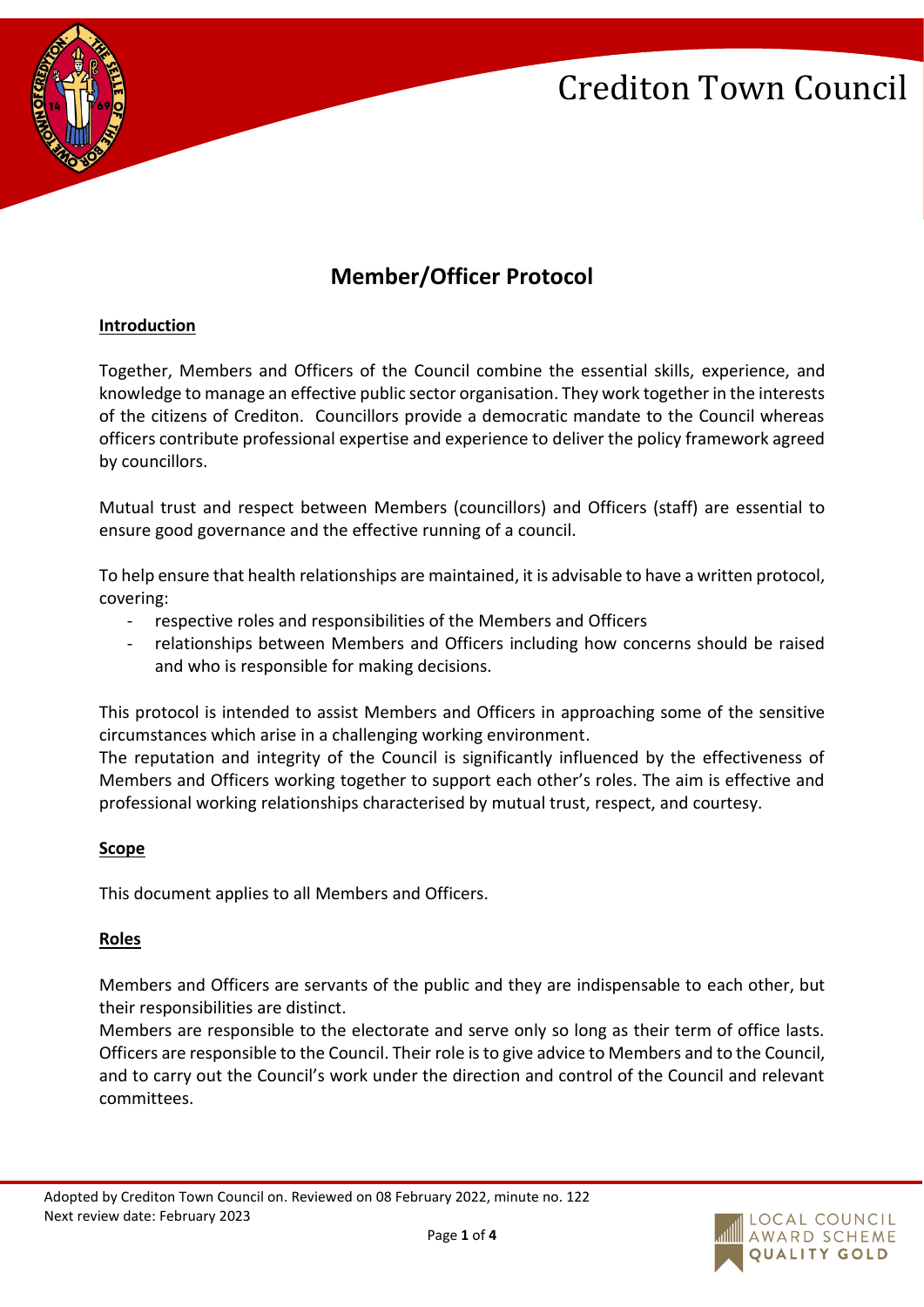

### Members

Members have four main areas of responsibility:

- To determine Council policy and provide community leadership
- To monitor and review Council performance in delivering services
- To represent the council externally
- To act as advocates for their constituents

All Members have the same rights and obligations in their relationship with Officers regardless of their status or political party and should be treated equally.

Committee Chairs and Vice-Chairs have additional responsibilities. These responsibilities mean that their relationships with Members may be different and more complex than those of other Members. However, they must still respect the impartiality of Officers and must not ask them to undertake work of a political nature, or to do anything which would prejudice their impartiality.

Members should not involve themselves in the day to day running of the Council. This is the Clerk's responsibility, and the Clerk will be acting on instructions from the Council or its Committees, within an agreed job description.

# **Officers**

Officers' responsibilities include:

- Providing advice and information to Members and to implement the policies determined by the Council
- In giving such advice to Members, and in preparing and presenting reports, it is the responsibility of the Officer to express his/her own professional views and recommendations
- An Officer may report the views of individual Members on an issue, but the recommendation should be the Officer's own. If a Member wishes to express a contrary view they should not pressurise the Officer to make a recommendation contrary to their professional view, nor victimise an Officer for discharging his/her responsibilities.

#### **Expectations**

From Officers, Members can expect:

- A commitment to the Council as a whole, and not to any individual Member, group of Member or political group
- A working partnership

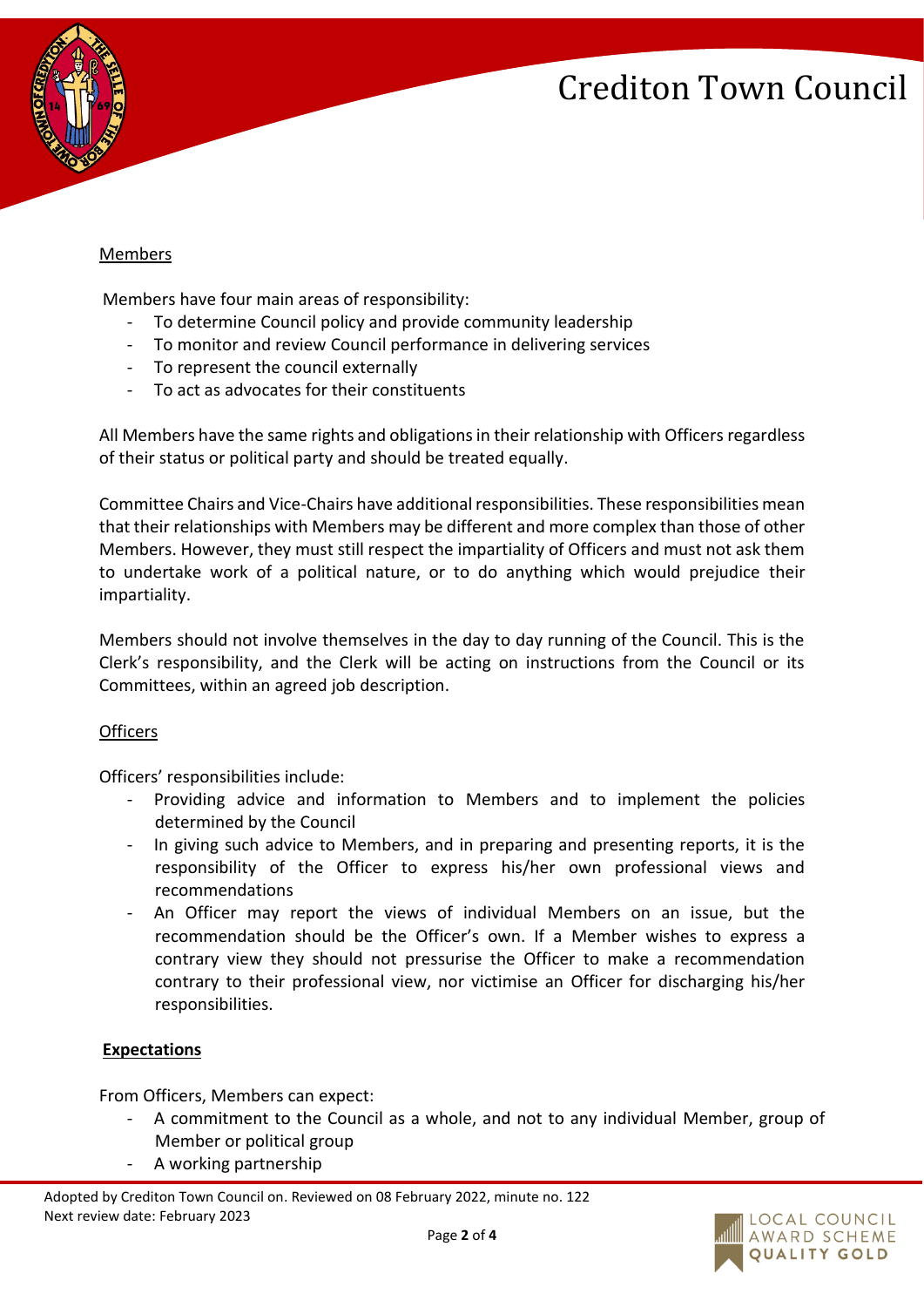

- Understanding and support of respective roles, workloads and pressures
- A timely response to enquiries and complaints
- Professional advice, not influenced by political views or personal preferences
- Regular and up to date information on matters that can reasonably be considered appropriate and relevant to their needs, having regard to any individual responsibilities or positions that they hold
- Awareness of and sensitivity to the public and political environment locally
- Respect, courtesy, integrity and appropriate confidentiality
- Training and development opportunities to help them carry out their role effectively
- Not to have personal issues raised with them by Officers outside the Council's agreed procedures
- That they will not use their contact with Members to advance their personal interests or to influence decisions improperly
- That they will, at all times, comply with the relevant code of conduct.

From Members, Officers can expect:

- a working partnership
- an understanding of, and support for, respective roles, workloads and pressures
- leadership and direction
- Respect, courtesy, integrity and appropriate confidentiality
- Not to be bullied or harassed, or to be put under undue pressure
- That they will not use their position or relationship with officers to advance their personal interests or those of others or to influence decisions improperly
- That they will at all times comply with the council's adopted Code of Conduct.

#### General Principles

Close personal relationships between Members, Officers and/or political parties can confuse their separate roles and get in the way of the proper conduct of Council business, not least by creating a perception in others that a particular Member or Officer is getting preferential treatment.

# **Political Groups in a Town Council setting**

The operation of political groups is becoming more of a feature within town and parish councils. Members are elected to serve their community and should ensure that is the guiding principle by which decisions are made.

Party politics within a parish or town council can pose particular difficulties for employees in terms accountability.

The council remains the employer and members of staff, via the management structure, are answerable to the council as a whole